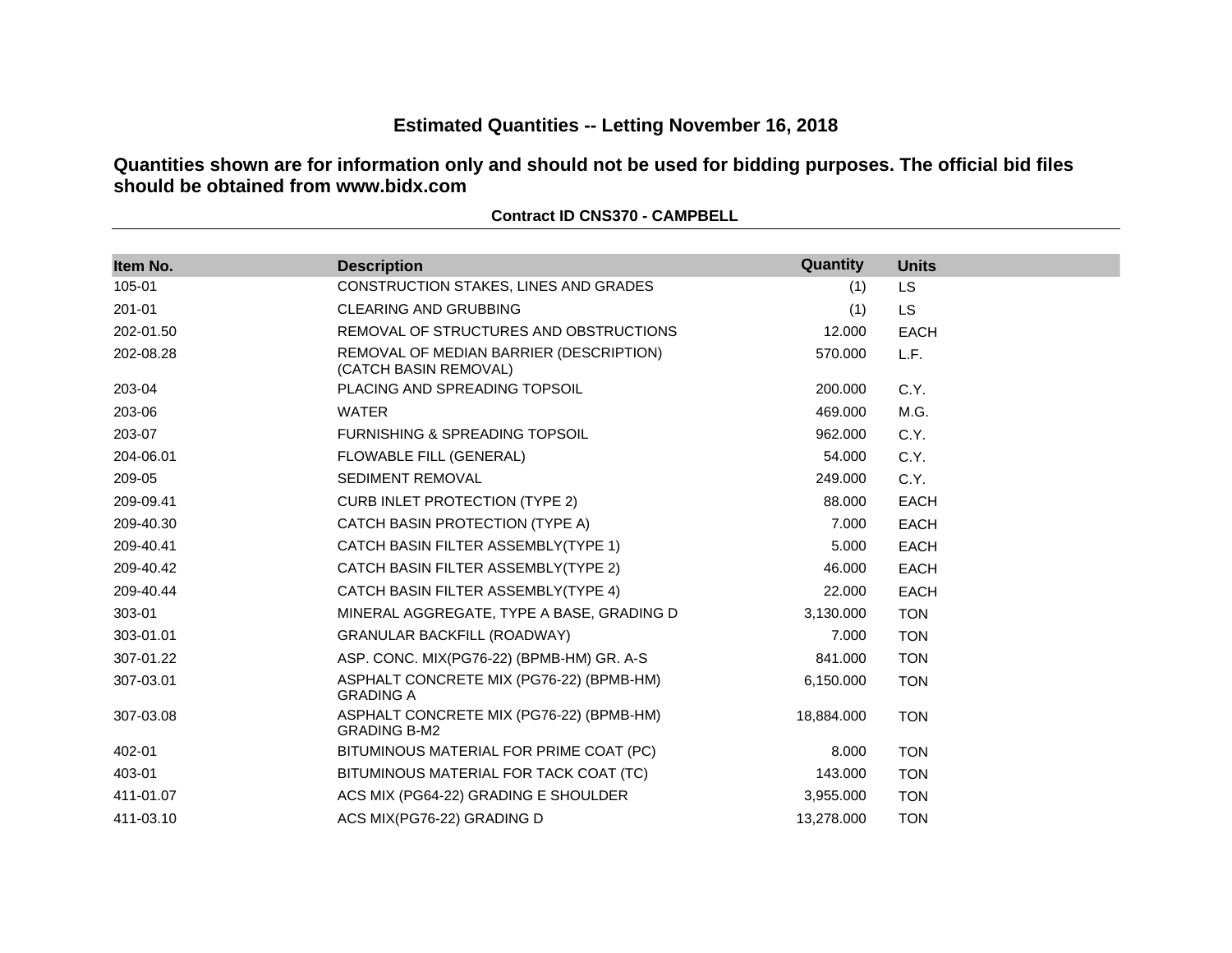| Item No.  | <b>Description</b>                                       | Quantity   | <b>Units</b> |
|-----------|----------------------------------------------------------|------------|--------------|
| 411-03.12 | ACS MIX(PG64-22) THIN LIFT D ASPHALT                     | 2,200.000  | <b>TON</b>   |
| 411-12.01 | SCORING SHOULDERS (CONTINUOUS) (16IN<br>WIDTH)           | 17.000     | L.M.         |
| 415-01.01 | COLD PLANING BITUMINOUS PAVEMENT                         | 11,089.000 | <b>TON</b>   |
| 604-01.01 | CLASS A CONCRETE (ROADWAY)                               | 36.000     | C.Y.         |
| 604-04.62 | CLEAN & TEXTURE FINISH CONCRETE MEDIAN<br><b>BARRIER</b> | 15,600.000 | L.F.         |
| 604-10.54 | <b>CONCRETE REPAIRS</b>                                  | 500.000    | S.F.         |
| 607-03.02 | 18" CONCRETE PIPE CULVERT (CLASS III)                    | 274.000    | L.F.         |
| 607-05.02 | 24" CONCRETE PIPE CULVERT (CLASS III)                    | 239.000    | L.F.         |
| 607-37.02 | 18" CORRUGATED METAL PIPE CULVERT                        | 20.000     | L.F.         |
| 607-37.03 | 24" CORRUGATED METAL PIPE CULVERT                        | 38.000     | L.F.         |
| 607-37.06 | 42" CORRUGATED METAL PIPE CULVERT                        | 16.000     | L.F.         |
| 611-07.01 | CLASS A CONCRETE (PIPE ENDWALLS)                         | 13.000     | C.Y.         |
| 611-07.02 | STEEL BAR REINFORCEMENT (PIPE ENDWALLS)                  | 1,057.000  | LB.          |
| 611-07.11 | CLEAN DRAIN(WITH GRATE)                                  | 72.000     | <b>EACH</b>  |
| 611-07.14 | PIPE CLEANING (>OR=18IN DIA.)                            | 8,848.000  | L.F.         |
| 611-07.53 | 15IN ENDWALL (CROSS DRAIN) 6:1                           | 1.000      | EACH         |
| 611-07.54 | 18IN ENDWALL (CROSS DRAIN) 3:1                           | 2.000      | <b>EACH</b>  |
| 611-09.01 | ADJUSTMENT OF EXISTING CATCHBASIN                        | 45.000     | <b>EACH</b>  |
| 611-31.02 | CATCH BASINS, TYPE 31, > 4' - 8' DEPTH                   | 6.000      | <b>EACH</b>  |
| 611-41.01 | CATCH BASINS, TYPE 41, 0' - 4' DEPTH                     | 3.000      | <b>EACH</b>  |
| 611-41.02 | CATCH BASINS, TYPE 41, > 4' - 8' DEPTH                   | 3.000      | <b>EACH</b>  |
| 703-01    | PORTLAND CEMENT CONCRETE DITCH PAVING                    | 3.000      | C.Y.         |
| 705-01.01 | <b>GUARDRAIL AT BRIDGE ENDS</b>                          | 54.000     | L.F.         |
| 705-06.01 | W BEAM GR (TYPE 2) MASH TL3                              | 738.000    | L.F.         |
| 705-06.02 | W BEAM GR (TYPE 2) MASH TL3 (LONG POST)                  | 16,000.000 | L.F.         |
| 705-06.10 | GR TERMINALTRAILING END (TYPE 13) MASH TL3               | 5.000      | EACH         |
| 705-06.20 | TANGENT ENERGY ABSORBING TERM MASH TL-3                  | 10.000     | <b>EACH</b>  |
| 705-08.51 | PORTABLE IMPACT ATTENUATOR NCHRP350 TL-3                 | 10.000     | <b>EACH</b>  |
| 706-01    | <b>GUARDRAIL REMOVED</b>                                 | 16,000.000 | L.F.         |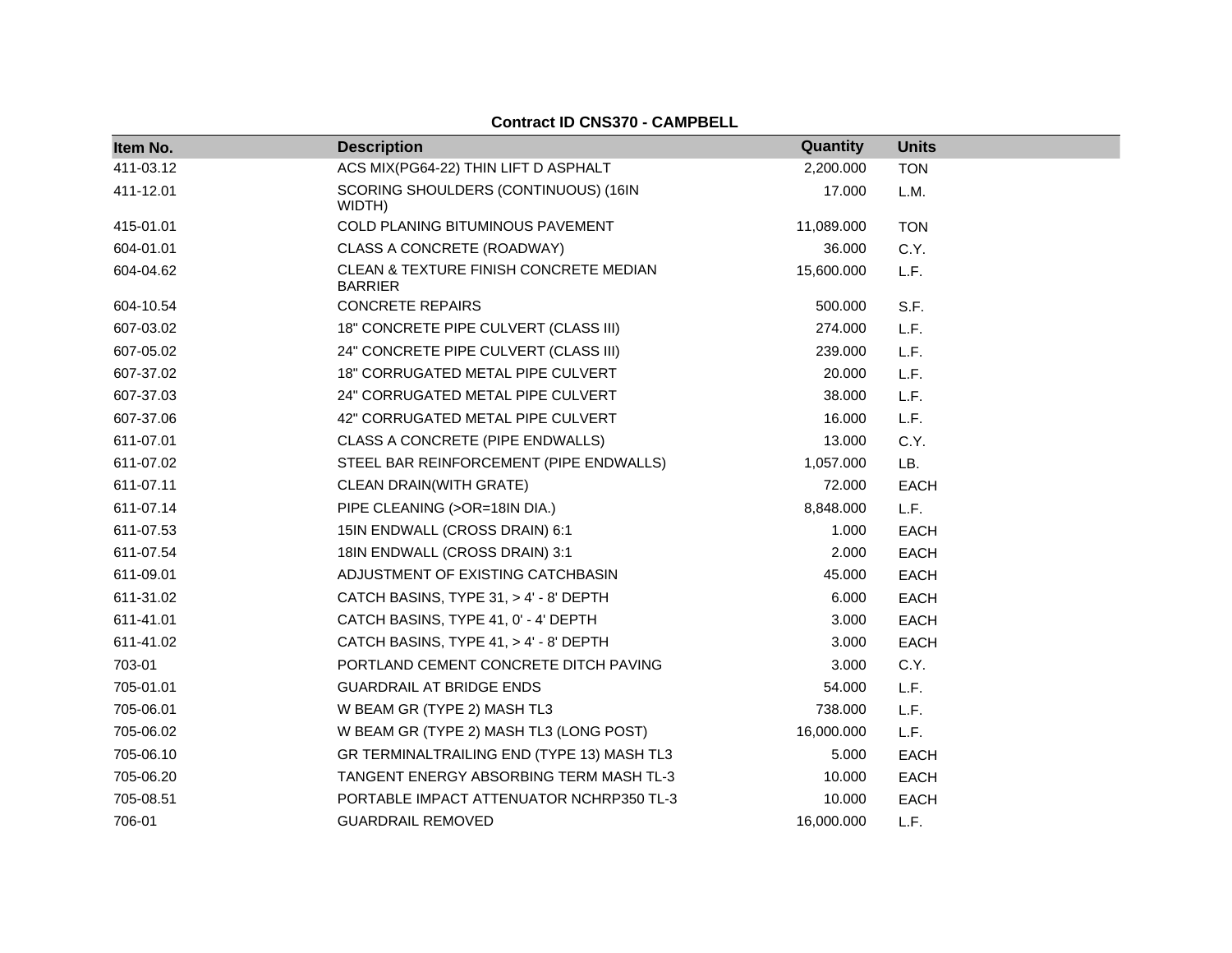| Item No.  | <b>Description</b>                                         | Quantity   | <b>Units</b> |
|-----------|------------------------------------------------------------|------------|--------------|
| 707-08.11 | HIGH-VISIBILITY CONSTRUCTION FENCE                         | 7,135.000  | L.F.         |
| 709-05.05 | MACHINED RIP-RAP (CLASS A-3)                               | 25.000     | <b>TON</b>   |
| 709-05.06 | MACHINED RIP-RAP (CLASS A-1)                               | 60.000     | <b>TON</b>   |
| 709-05.10 | MACHINED RIP-RAP (DESCRIPTION) (GROUTED)                   | 119.000    | C.Y.         |
| 710-02    | AGGREGATE UNDERDRAINS (WITH PIPE)                          | 384.000    | L.F.         |
| 711-01.08 | MEDIAN BARRIER EMERGENCY ACCESS GATE                       | 2.000      | <b>EACH</b>  |
| 711-05.71 | 51IN SINGLE SLOPE CONCRETE BARRIER WALL                    | 210.000    | L.F.         |
| 711-05.78 | GRADE SEPARATED SINGE SLOPE MEDIAN WALL                    | 360.000    | L.F.         |
| 712-01    | <b>TRAFFIC CONTROL</b>                                     | (1)        | LS           |
| 712-02.02 | INTERCONNECTED PORTABLE BARRIER RAIL                       | 10,000.000 | L.F.         |
| 712-04.01 | FLEXIBLE DRUMS (CHANNELIZING)                              | 500.000    | <b>EACH</b>  |
| 712-06    | SIGNS (CONSTRUCTION)                                       | 564.000    | S.F.         |
| 712-06.16 | SIGNS (CONSTRUCTION) (REDUCED SPEED<br>WARNING)            | 4.000      | <b>EACH</b>  |
| 712-08.03 | ARROW BOARD (TYPE C)                                       | 2.000      | <b>EACH</b>  |
| 712-08.10 | MOBILE MESSAGE SIGN UNIT W/ATTENUATOR                      | 500.000    | <b>HOUR</b>  |
| 713-01.01 | CLASS A CONCRETE (FOUNDATION FOR SIGN<br>SUPPORTS)         | 7.000      | C.Y.         |
| 713-01.02 | STEEL BAR REINFORCEMENT(FOUNDATION FOR<br>SIGN SUPPORTS)   | 1,804.000  | LB.          |
| 713-02.14 | FLEXIBLE DELINEATOR (WHITE)                                | 1,985.000  | <b>EACH</b>  |
| 713-02.15 | FLEXIBLE DELINEATOR (YELLOW)                               | 7.000      | <b>EACH</b>  |
| 713-02.26 | CONCRETE BARRIER/PARAPET DELINEATOR                        | 500.000    | <b>EACH</b>  |
| 713-06    | STEEL I-BEAMS & WF-BEAMS(BREAKAWAY) SIGN<br><b>SUPPORT</b> | 4,193.000  | LB.          |
| 713-13.02 | FLAT SHEET ALUMINUM SIGNS (0.080" THICK)                   | 12.000     | S.F.         |
| 713-13.03 | FLAT SHEET ALUMINUM SIGNS (0.100" THICK)                   | 476.000    | S.F.         |
| 713-15    | REMOVAL OF SIGNS, POSTS AND FOOTINGS                       | (1)        | LS           |
| 713-16.01 | CHANGEABLE MESSAGE SIGN UNIT                               | 4.000      | <b>EACH</b>  |
| 713-30.09 | BARRIER MOUNTED SIGN SUPPORT (SEE PLANS)                   | 3.000      | <b>EACH</b>  |
| 716-01.05 | TEMPORARY RAISED PAVEMENT MARKER                           | 1,270.000  | <b>EACH</b>  |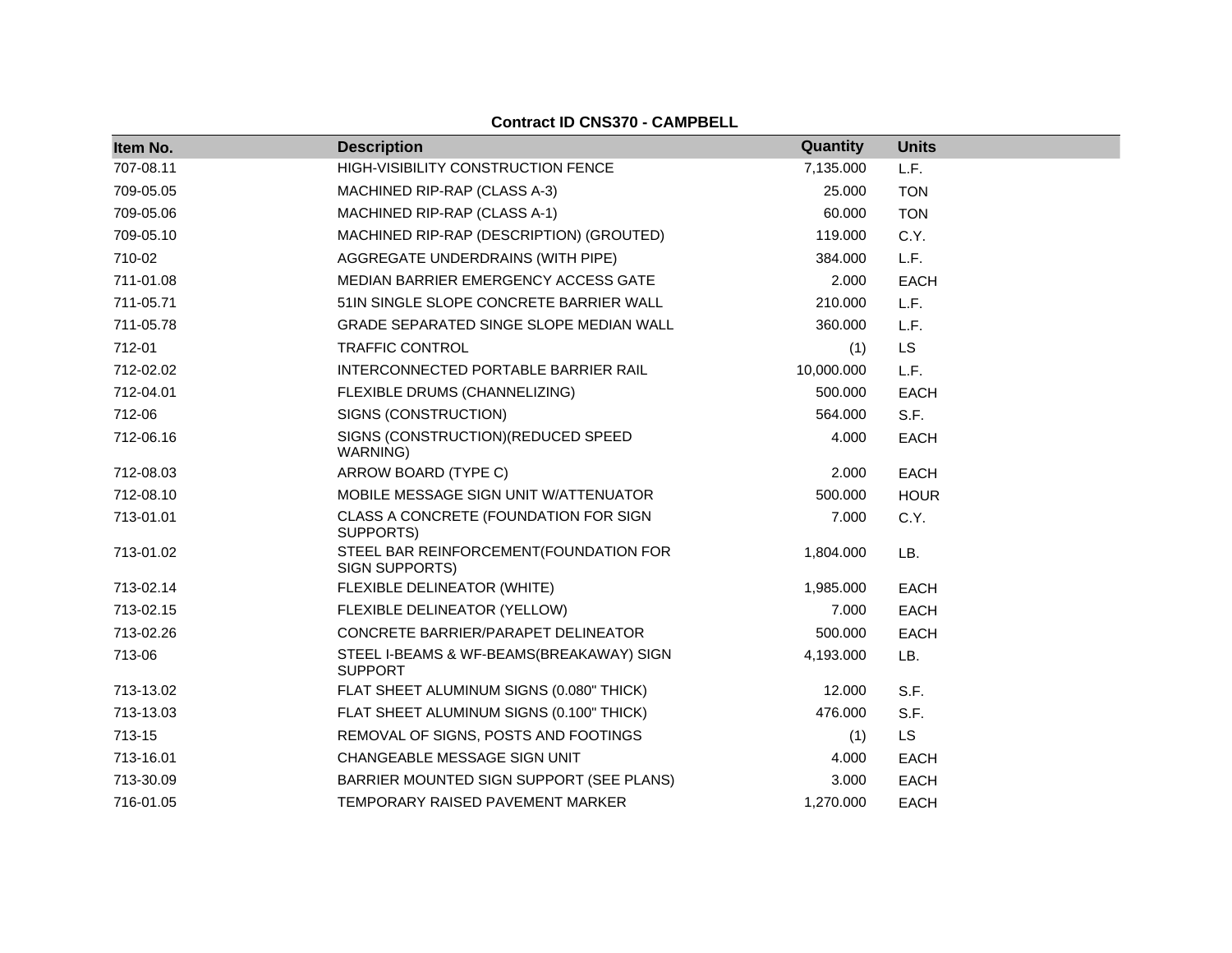| Item No.  | <b>Description</b>                                        | Quantity    | <b>Units</b> |
|-----------|-----------------------------------------------------------|-------------|--------------|
| 716-01.23 | SNOWPLOWABLE RAISED PAVEMENT MARKERS<br>(BI-DIR)(2 COLOR) | 865,000     | EACH         |
| 716-03.09 | PLASTIC WORD PAVEMENT MARKING (<br>(NO TRUCKS LEFT LANE)  | 3.000       | EACH         |
| 716-04.14 | PLASTIC PAVEMENT MARKING (LANE REDUCTION<br>ARROW)        | 4.000       | EACH         |
| 716-05.02 | PAINTED PAVEMENT MARKING (8" BARRIER LINE)                | 268,200.000 | L.F.         |
| 716-08.30 | HYDROBLAST REMOVAL OF PAVEMENT MARKING<br>(LINE)          | 19.000      | L.M.         |
| 716-12.02 | ENHANCED FLATLINE THERMO PVMT MRKNG (6IN<br>LINE)         | 20.000      | L.M.         |
| 717-01    | <b>MOBILIZATION</b>                                       | (1)         | <b>LS</b>    |
| 740-06.01 | <b>GEOMEMBRANE</b>                                        | 45.000      | S.Y.         |
| 740-10.03 | GEOTEXTILE (TYPE III) (EROSION CONTROL)                   | 308.000     | S.Y.         |
| 740-11.04 | TEMPORARY SEDIMENT TUBE 20IN                              | 500.000     | L.F.         |
| 740-11.05 | TEMPORARY SEDIMENT TUBE 24IN                              | 250.000     | L.F.         |
| 803-01    | SODDING (NEW SOD)                                         | 600.000     | S.Y.         |
| 805-12.02 | <b>EROSION CONTROL BLANKET (TYPE II)</b>                  | 4,827.000   | S.Y.         |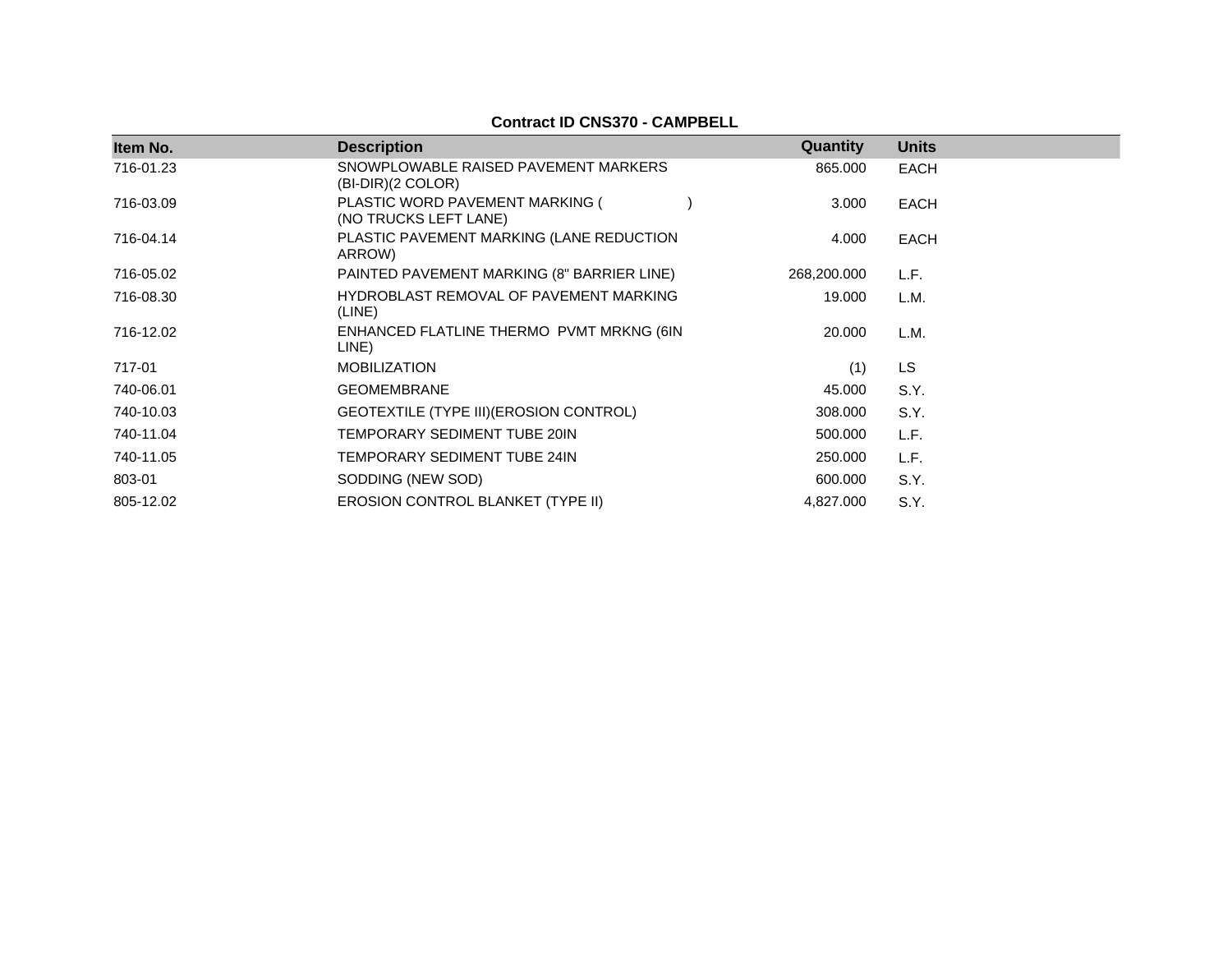| Item No.  | <b>Description</b>                                              | Quantity  | <b>Units</b> |
|-----------|-----------------------------------------------------------------|-----------|--------------|
| 201-01    | <b>CLEARING AND GRUBBING</b>                                    | (1)       | <b>LS</b>    |
| 202-02.01 | REMOVAL OF PIPE (SIZE, STA.) (42", STA. 8+55 TO<br>STA. 9+00)   | 45.000    | L.F.         |
| 203-01    | ROAD & DRAINAGE EXCAVATION (UNCLASSIFIED)                       | 990.000   | C.Y.         |
| 204-06.01 | FLOWABLE FILL (GENERAL)                                         | 170.000   | C.Y.         |
| 209-05    | SEDIMENT REMOVAL                                                | 14.000    | C.Y.         |
| 209-08.02 | TEMPORARY SILT FENCE (WITH BACKING)                             | 850.000   | L.F.         |
| 209-08.07 | ROCK CHECK DAM PER                                              | 1.000     | <b>EACH</b>  |
| 209-08.08 | ENHANCED ROCK CHECK DAM                                         | 1.000     | <b>EACH</b>  |
| 209-09.01 | <b>SANDBAGS</b>                                                 | 1,960.000 | <b>BAG</b>   |
| 209-10.20 | TEMPORARY SEDIMENT TRAP                                         | 1.000     | C.Y.         |
| 209-20.03 | POLYETHYLENE SHEETING (6 MIL. MINIMUM)                          | 2.500     | S.Y.         |
| 303-01    | MINERAL AGGREGATE, TYPE A BASE, GRADING D                       | 390.000   | <b>TON</b>   |
| 303-01.01 | <b>GRANULAR BACKFILL (ROADWAY)</b>                              | 2,850.000 | <b>TON</b>   |
| 303-10.01 | MINERAL AGGREGATE (SIZE 57)                                     | 275.000   | <b>TON</b>   |
| 303-10.02 | MINERAL AGGREGATE (SIZE 2)                                      | 1,740.000 | <b>TON</b>   |
| 307-02.01 | ASPHALT CONCRETE MIX (PG70-22) (BPMB-HM)<br><b>GRADING A</b>    | 150.000   | <b>TON</b>   |
| 307-02.08 | ASPHALT CONCRETE MIX (PG70-22) (BPMB-HM)<br><b>GRADING B-M2</b> | 109.000   | <b>TON</b>   |
| 402-01    | BITUMINOUS MATERIAL FOR PRIME COAT (PC)                         | 1.000     | <b>TON</b>   |
| 403-01    | BITUMINOUS MATERIAL FOR TACK COAT (TC)                          | 1.000     | <b>TON</b>   |
| 407-20.05 | SAW CUTTING ASPHALT PAVEMENT                                    | 915.000   | L.F.         |
| 411-02.10 | ACS MIX(PG70-22) GRADING D                                      | 46.000    | <b>TON</b>   |
| 415-01.02 | COLD PLANING BITUMINOUS PAVEMENT                                | 1,950.000 | S.Y.         |
| 607-08.02 | 42" CONCRETE PIPE CULVERT (CLASS III)                           | 132.000   | L.F.         |
| 607-08.03 | 42" CONCRETE PIPE CULVERT (CLASS IV)                            | 362.000   | L.F.         |
| 611-01.02 | MANHOLES, > 4' - 8' DEPTH                                       | 1.000     | <b>EACH</b>  |
| 611-01.07 | MANHOLES, $> 24' - 28'$ DEPTH                                   | 1.000     | <b>EACH</b>  |
| 611-07.66 | 42IN ENDWALL (CROSS DRAIN) 3:1                                  | 1.000     | <b>EACH</b>  |

# **Contract ID CNS348 - HAMILTON**